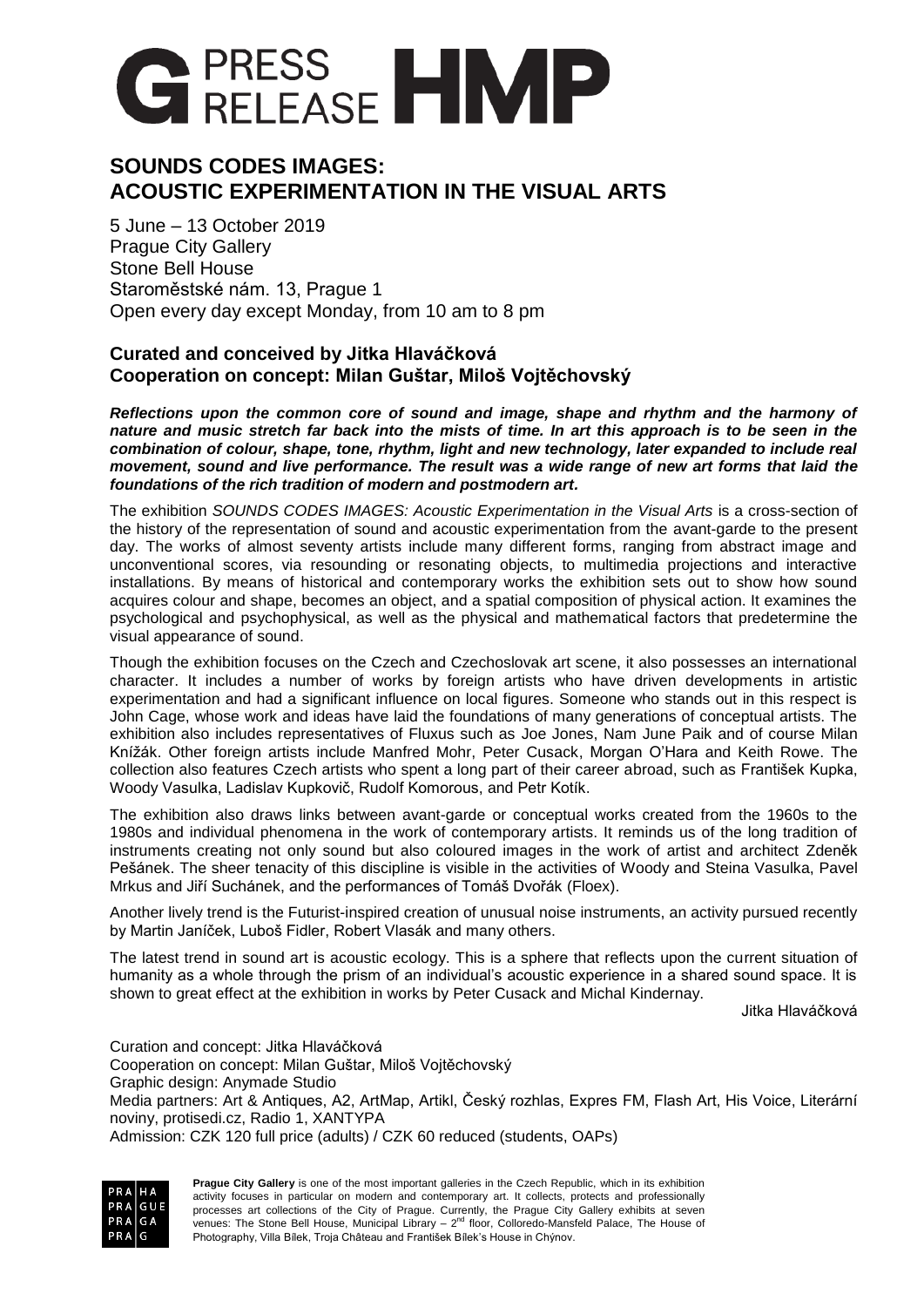

# **Media contact: Michaela Vrchotová, +420 725 818 721, [vrchotova@ghmp.cz](mailto:vrchotova@ghmp.cz) More information available at: [www.ghmp.cz,](http://www.ghmp.cz/) www.facebook.com/GHMP.cz**

# **ACCOMPANYING PUBLICATION**

Jitka Hlaváčková (ed.), *SOUNDS CODES IMAGES: Acoustic Experimentation in the Visual Arts*, Prague City Gallery, 2019

The publication will contain texts by Josef Cseres, Martin Flašar, Jakub Frank, Milan Guštar, Jitka Hlaváčková, Michal Kindernay, Martin Klimeš, Helena Musilová, Michal Nejtek, Viktor Pantůček and Miloš Vojtěchovský. The catalogue will feature profiles of the artists and a list and reproductions of works on show.

## **ACCOMPANYING PROGRAMME**

**Guided tour by the curator Jitka Hlaváčková** Wed 26 June 2019, 6 pm Tue 10 September 2019, 6 pm

### **Accompanying musical programme [SONIC CIRCUITS](http://en.ghmp.cz/data/files/engDOPRO_PROGRAM_K_VYSTAVE_ZVUKY%2C_K%C3%93DY%2C_OBRAZY_OKMV_final.pdf)**

### **Saturday creative workshops**

Sat 28 September 2019, 1–6 pm, *Sounds in Images*, Stone Bell House Sat 12 October 2019, 1–6 pm, *The Colours of Tones*, Stone Bell House

During the interactive tours and follow-up activities we will examine the interplay of sound and image. We will build on the principle of an intermedial and interdisciplinary concept of art and on the basis of acoustic ecology. This will give rise to visual and sound experiments that interrogate and react to the works on show. By creating acoustic drawings, visual scores and abstract paintings we will attempt to record visually and express the effects of sound, and on the other hand by creating a collective work by tracing a variety of objects we shall create visual scores that we shall "play" in real-time with the aid of the objects used. We shall also create calligraphic records of birdsong and the sounds of animals and natural elements, people and cities. We shall focus on the confrontation of industrial and natural sounds, noise and harmonic tones and their effect on our emotions.

### **Creative studio for adults and senior citizens**

**All events will take place at the Education Centre of the Colloredo-Mansfeld Palace**

Sun 2 June 2019, 3–6 pm, *Image as Score I* Thu 6 June 2019, 3–6 pm, *Image as Score II* Thu 13 June 2019, 3–6 pm, *Music in Colours I* Fri 14 June 2019, 3–6 pm, *Music in Colours II* Sun 16 June 2019, 3–6 pm, *Music in Colours III* Thu 5 September 2019, 3–6 pm, *Sound Experiments in Images I* Fri 6 September 2019, 3–6 pm, *Sound Experiments in Images II* Sun 8 September 2019, 3–6 pm, *Sound Experiments in Images III* Thu 19 September 2019, 3–6 pm, *Rhythms, Lines and Patterns I* Fri 20 September 2019, 3–6 pm, *Rhythms, Lines and Patterns II* Sun 22 September 2019, 3–6 pm, *Rhythms, Lines and Patterns III*

The exhibition, focused on the representation of sound in visual art, will be our inspiration for the realisation of interactive creative works. In the first series we shall seek inspiration in the work of Milan Grygar and his characteristic acoustic, tactile drawings and visual, colourful and geometric scores. We shall experiment with Grygar's method of drawing and painting using sticks and attempt to creative acoustic "live drawings" using mechanical objects.

In the second series of interactive workshops we shall focus on abstract art and the proximity of music and painting. We will examine for ourselves the possibilities of applying the colour spectrum, forms and elements. We will seek inspiration in the works of the pioneers of abstract art (František Kupka, Wassily Kandinsky), the unique compositions of Miroslav Ponc, and the fascinating works of Arne Hošek and Alois Bílek, who